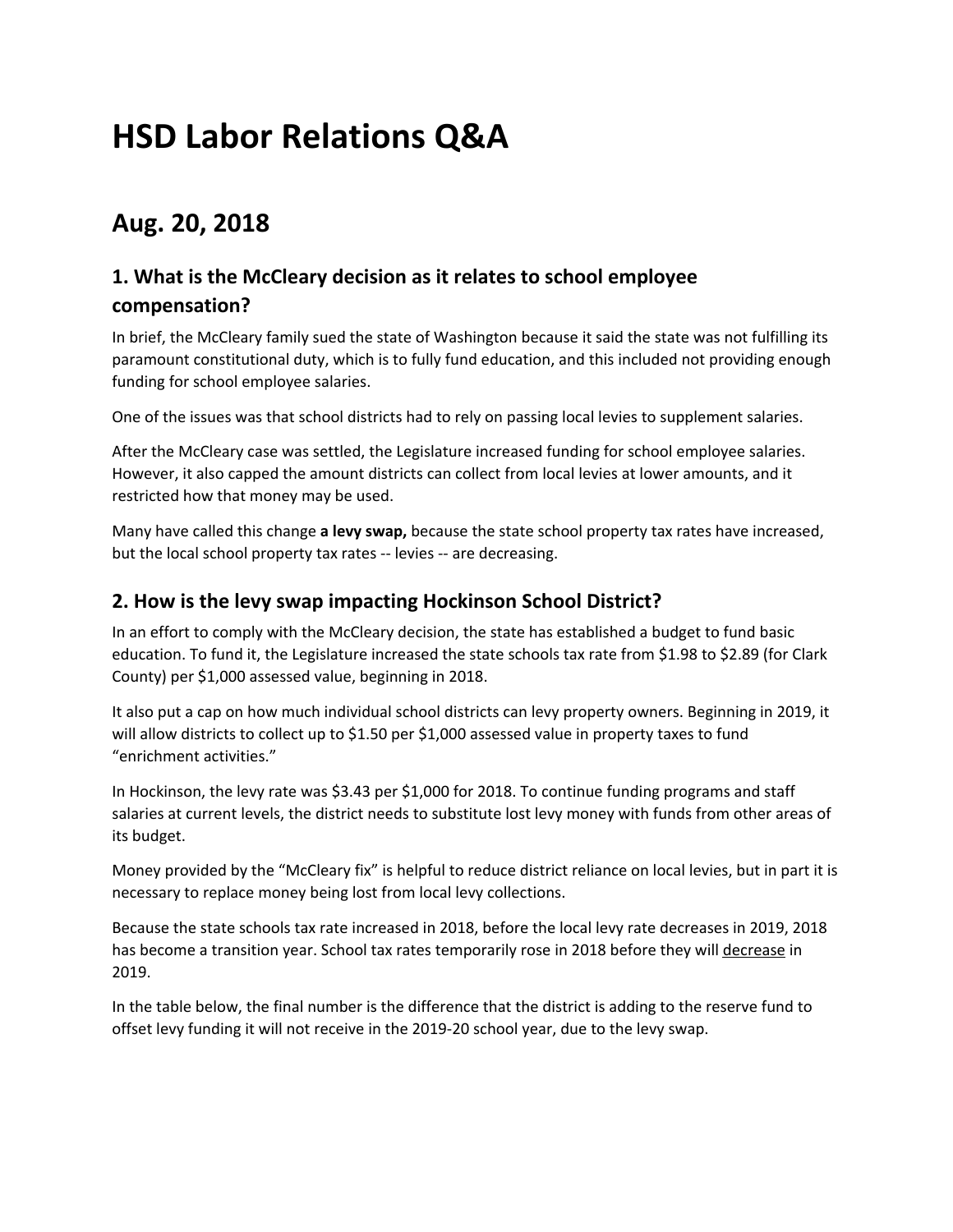| <b>Certificated</b> | <b>Classified</b> | <b>Administrators</b> | <b>TOTAL</b>    | <b>Notes</b>                                                                                                                                                                                                                 |
|---------------------|-------------------|-----------------------|-----------------|------------------------------------------------------------------------------------------------------------------------------------------------------------------------------------------------------------------------------|
| \$1,642,032         | +\$598,842        | +\$330,454            | $=$ \$2,571,328 | Est. change in<br>state salary &<br>mandatory<br>benefit funding<br>('17-18 to '18-19)<br>Source: WEA                                                                                                                        |
|                     |                   |                       | +\$413,119      | Special ed funding<br>increases<br>(primarily<br>salaries)                                                                                                                                                                   |
|                     |                   |                       | $-(184, 782)$   | Decline of 26 FTE<br>students (salaries)                                                                                                                                                                                     |
|                     |                   |                       | $-(872,680)$    | Levy/LEA<br>reduction<br>(primarily<br>salaries)                                                                                                                                                                             |
|                     |                   |                       | $= $1,926,985$  | Total new salary<br>money available                                                                                                                                                                                          |
|                     |                   |                       | $-$1,504,458$   | 2018-19 budgeted<br>salaries and<br>benefits, including<br>funding for<br>negotiations.<br>Includes '17-18<br>staffing costs plus<br>scheduled steps,<br>3.1% cost of living<br>increase and 5<br>added<br>paraprofessionals |
|                     |                   |                       | $=$ \$422,527   | Difference to<br>reserve to be<br>used to maintain<br>staffing salaries<br>and programs due<br>to an additional                                                                                                              |

**2018-19 Salary Budget Information and impact of the levy swap**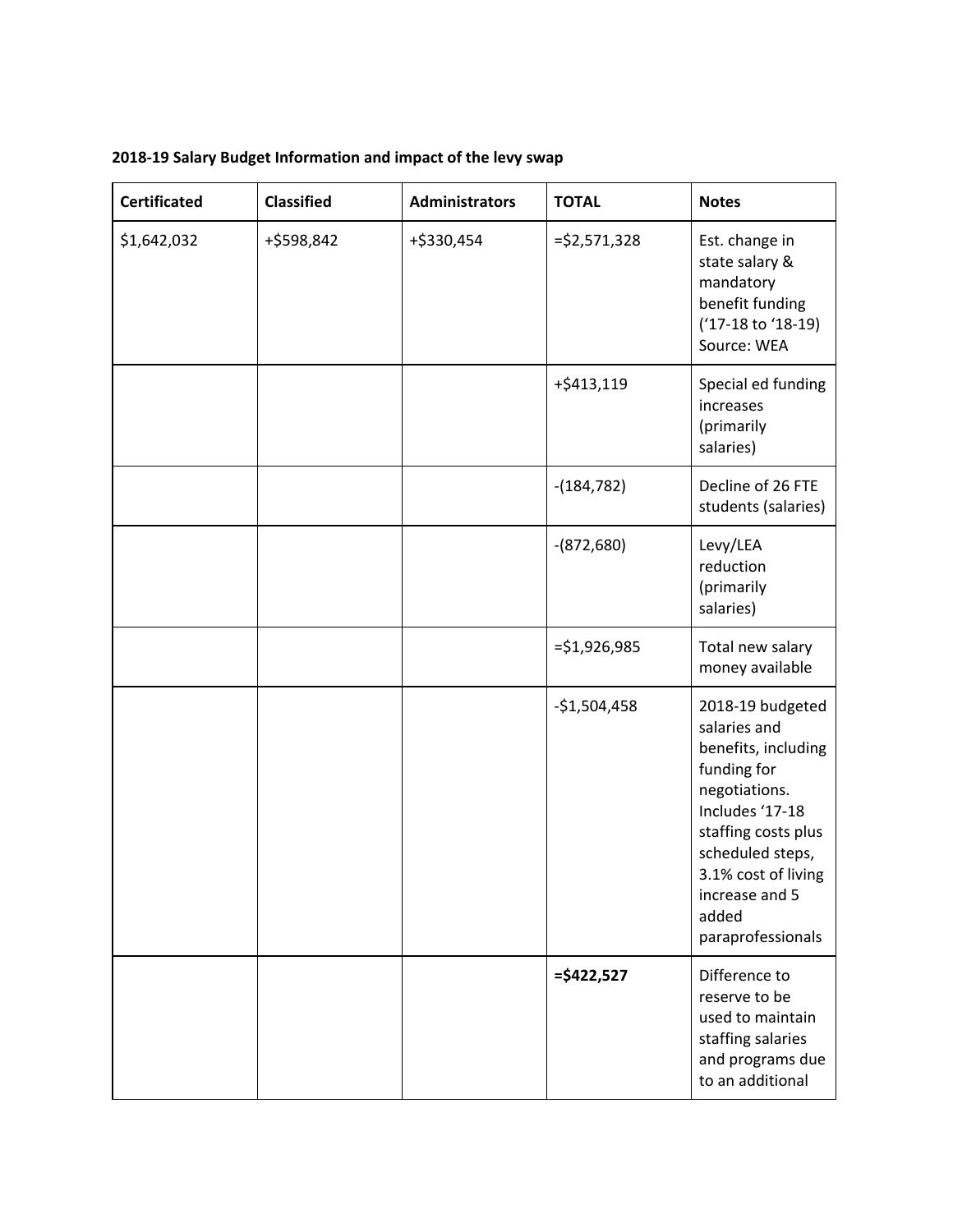|  |  | loss in levy<br>revenues in |
|--|--|-----------------------------|
|  |  | $'19-20$                    |

# **3. Is Hockinson School District passing the McCleary money through to certificated staff (teachers and specialists)?**

Yes. The McCleary-related funding is embedded in the district's budget within the state general purpose and state special purpose line items. It is intended for many purposes, including making classes sizes smaller for kindergarten through third grade; maintenance, supplies and operating costs (MSOC); and salaries. (There is not a line item specific to the "McCleary fix.") The state has given Hockinson SD \$69,129 per certificated staff and the districts offer is greater than this.

This funding, approved by the state Legislature, provides more **state** money to the district and is reducing districts' reliance on local levies. It was created in part to reduce districts' dependance on supplemental contracts such as TRI (time, incentive and responsibility).

Until now, districts have used a significant portion of levy funds to offer TRI contracts. TRI contracts have provided the opportunity for districts to supplement the state salary schedule in acknowledgement that certificated staff were not being paid a professional wage.

# **4. What was the 2017-18 TRI (time, incentive and responsibility) funding for Hockinson's certificated staff?**

For the 2017-18 school year HSD certificated staff received 18.5 percent more than the state salary schedule paid. In contrast, Woodland received 10 percent, Battle Ground 16.7 percent and Ridgefield 14 percent.

# **5. What is the levy cap for Hockinson School District?**

In 2016, HSD voters approved a School Programs, Maintenance and Operations Levy, which was scheduled to provide a 2019 collection of \$4,997,000.

However, with the new levy cap approved by the Legislature, the district may only collect up to \$1.50 per assessed value. That is estimated to be \$2,077,722 -- a reduction in revenues of almost \$3 million dollars.

This levy cap will be implemented in January 2019, in the middle of the 2018-2019 school year. The cap will be applied to the full year of 2019-2020.

| Tax year                      | 2017           |                | 2019            |  |
|-------------------------------|----------------|----------------|-----------------|--|
| Local levy tax rate           | \$3.20         | \$3.42         | \$1.50          |  |
| <b>Total amount collected</b> | \$3,993,621.00 | \$4,732,605.00 | \$2,077,772.00* |  |

#### **Hockinson School District levy collections, 2017-19**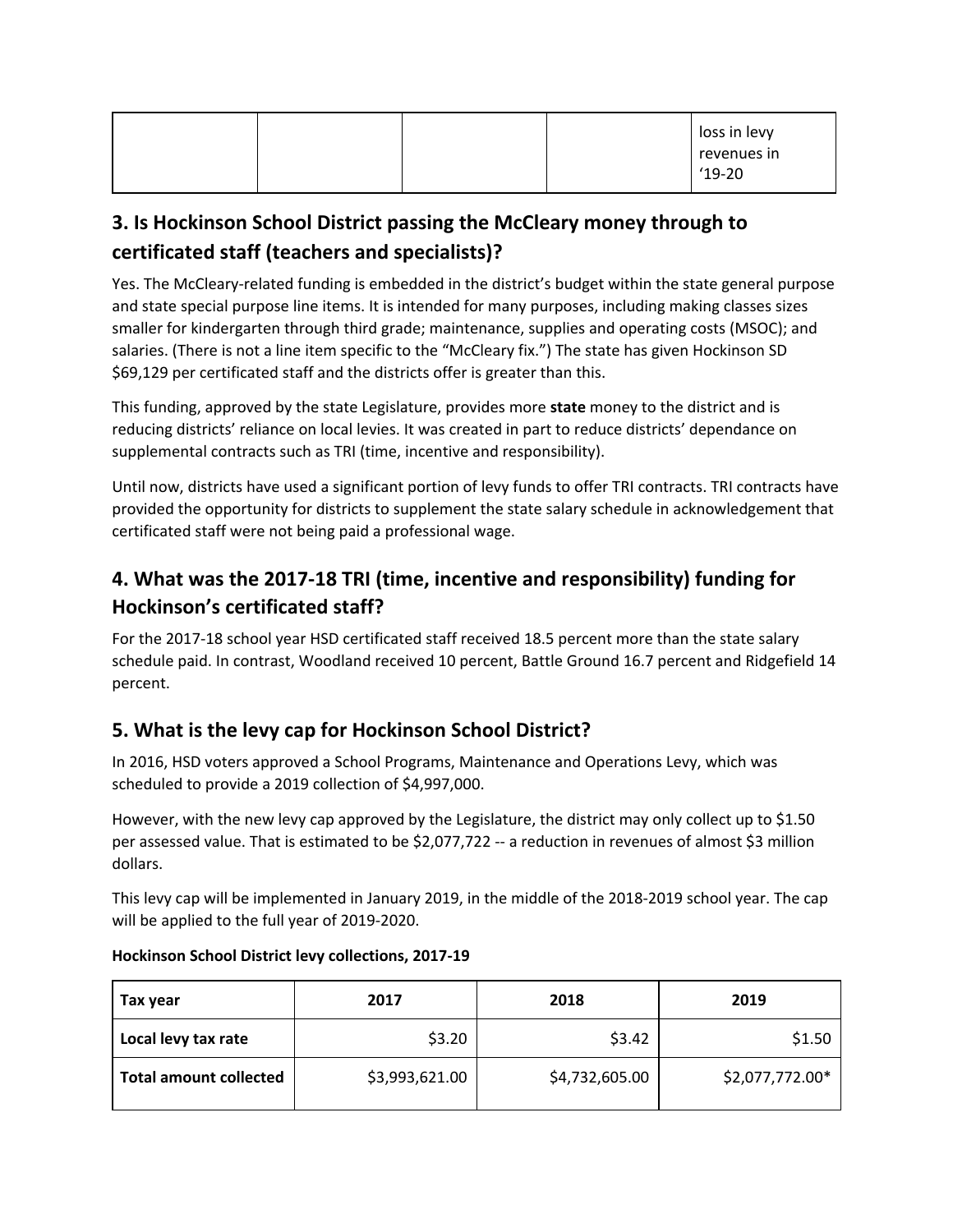\*2019 levy collection to be finalized in November 2018.

Note: Rates are per \$1,000 assessed value.

# **6. How much money did the state provide Hockinson SD for certificated salaries?**

The state has set the average salary for teachers statewide to be \$65,216.

Districts in areas with higher cost of living receive additional funding in the form of a regionalization factor, between 6 and 18 percent. Hockinson's regionalization factor is 6 percent, so HSD will receive a \$69,129 salary allocation per certificated staff member.

With the regionalization factor included, the average state salary allocation for Washington is \$71,711.

#### **7. What has the district offered certificated staff?**

The district has offered to pass through the salary set by the state for Hockinson -- \$69,129 -- and provide an additional amount through TRI (time, responsibility and incentive) for a total average salary of \$72,024 per staff member for a 180-day contract.

Additionally, the district will provide four additional days of pay for professional development, which averages \$1,539 per staff member and each staff member receives \$900 in enhancement funds for their use, or it may be used for pay. This brings Hockinson's total average compensation to \$74,463.

This would be an 8.0 percent increase over 2017-18 plus .6 percent for an additional professional development learning day.

#### **8. How much will Hockinson teachers make under the district's offer?**

That depends on their experience and education. A new teacher with a bachelor's degree would start at \$46,552 for 184 contracted days. A teacher with a master's degree + 90 credits at 15 years would receive \$87,845 for 184 contracted days.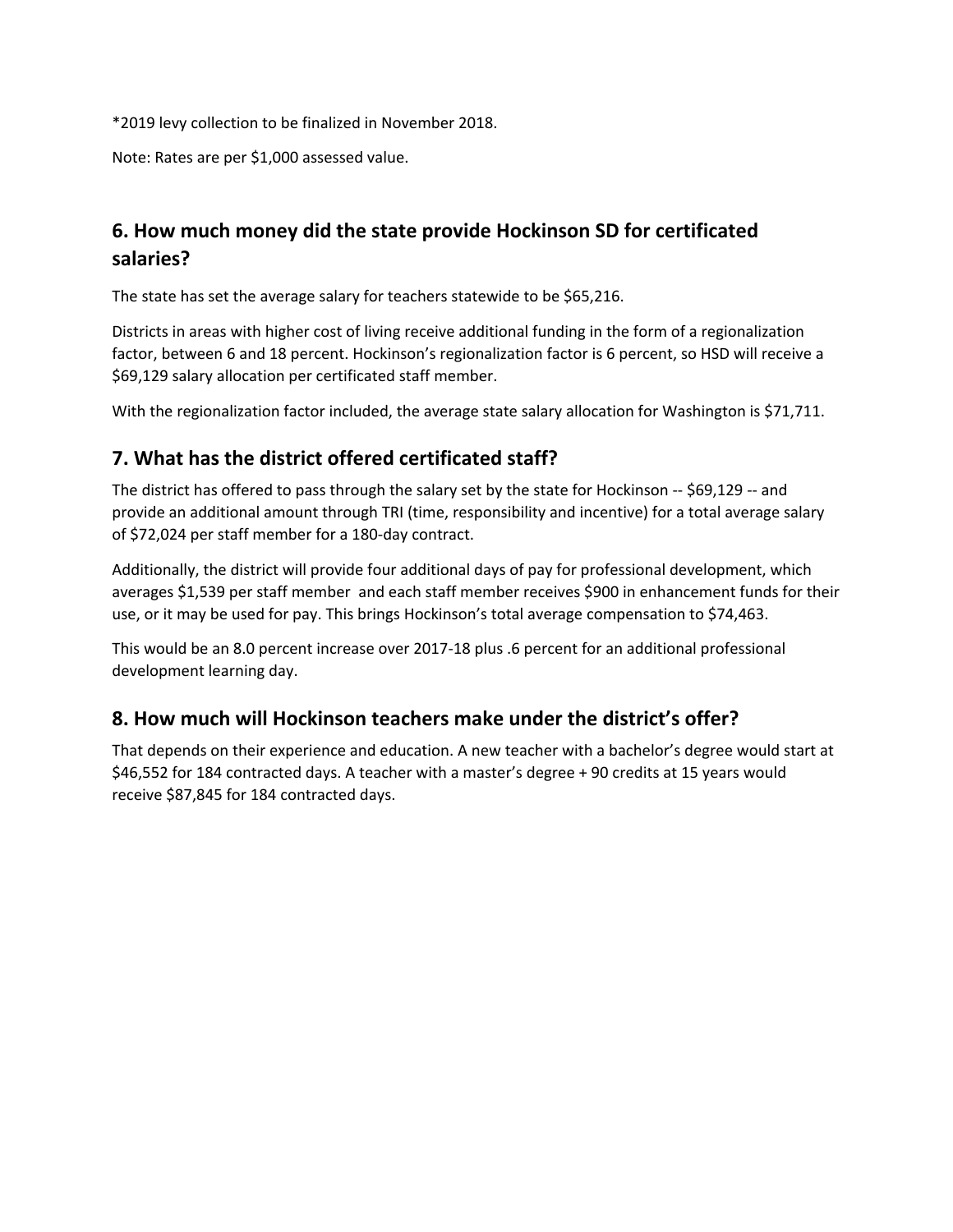# **9. What is the request from Hockinson Education Association for its certificated staff?**

The proposal from Aug. 15, 2018, is an average salary of \$83,220, which is an average increase of 25.2 percent. Individual teachers would receive a salary (base and TRI) increase between 13 percent and 38 percent.

# **10. I heard that Woodland SD is giving a 22.5 percent salary increase. Why can't Hockinson provide that?**

It is important to understand where the certificated staff contracts began. Woodland's percentage comes from what the district is offering above the state's base salary schedule. Woodland's estimated average salary per teacher for 2018-2019 is \$66,500.

If you take Hockinson's proposed 2018-19 average base salary (\$69,254) divided by the 2017-2018 state's average funded base salary (\$56,326), Hockinson's proposal shows a 23 percent increase. (\$69,254/\$56,326=1.2295)

Plus the district is adding TRI (time, responsibility and incentive) pay, district directed days and enhancement.

### **11. What is happening with classified staff salary increases?**

The state funding changes led to an increased salary allocation for classified staff as well. This increase is based on 31.8 FTE (full time equivalent) staff.

However, to fully serve our students, Hockinson hires approximately 23 additional classified staff members (a combination of part and full time).

The classified staff's existing collective bargaining agreement runs through the 2018-19 school year. However, in response to the McCleary funding, the district agreed to reopen the Hockinson Education Support Personnel (HESP) agreement this year to provide an increase beyond the previously negotiated 3 percent.

# **12. What has the district offered Hockinson Education Support Personnel?**

The district's most recent offer is a 7.25% increase to the salary schedule. Every employee would receive the same increase.

#### **13. What is the request from Hockinson Education Support Personnel?**

HESP has requested an average 35 percent increase for its members with a new salary schedule. Salary increases under this schedule would increase individual staff members' salaries by 24 to 50 percent from 2017-18.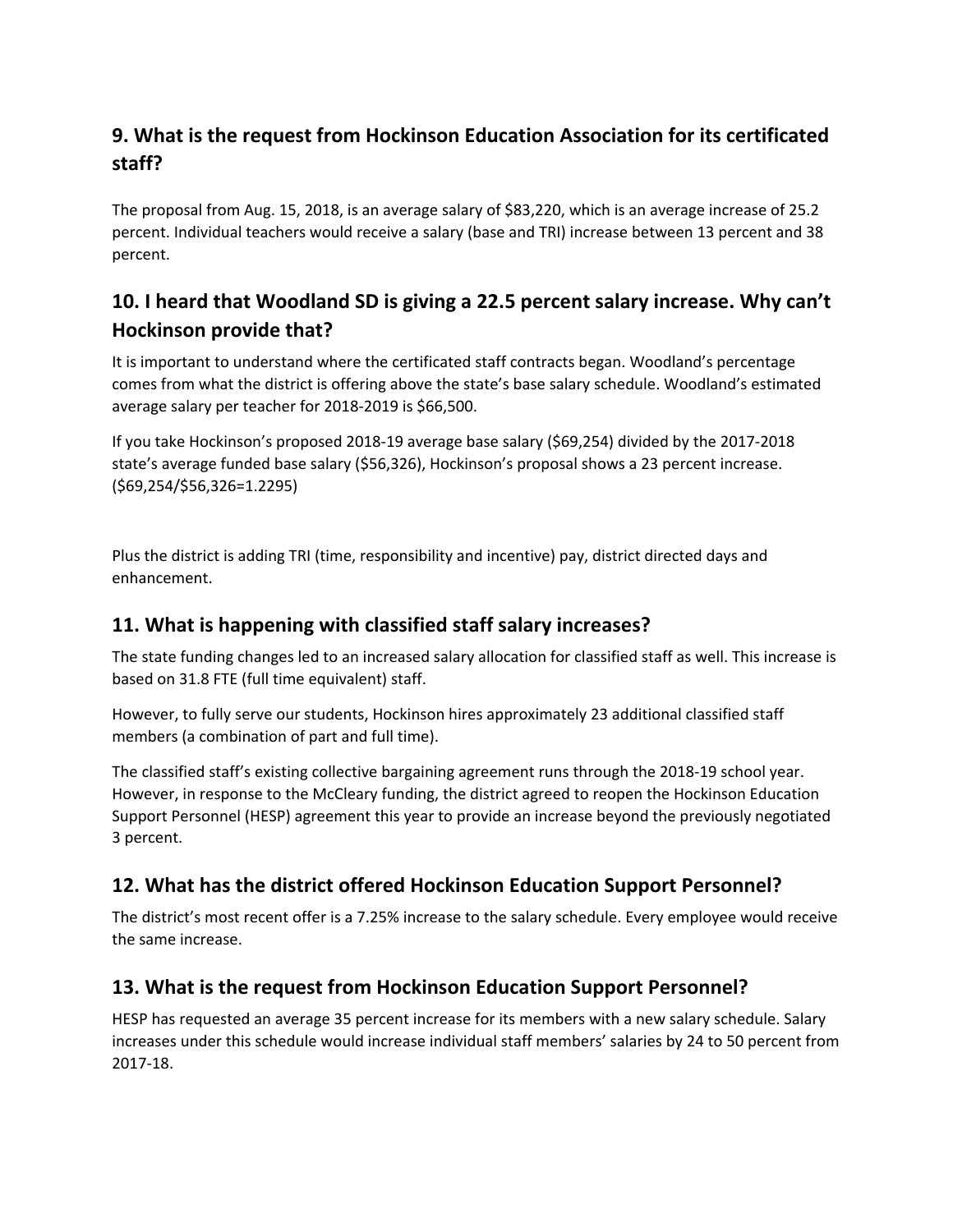# **14. Why does Hockinson School District say it cannot afford to give its employees larger pay increases, but it can afford to add \$503,000 to its reserve account/fund balance in 2018-19?**

The purpose of a reserve account, also called a fund balance, is like a rainy day fund. It exists to provide funding to assist in the case of an emergency that cannot be covered otherwise; to assist with cash flow for the district; and to help acquire bonds at a lower rate.

Hockinson's district policy is to maintain an 8 percent fund balance. At this time, the fund balance is at nearly 10 percent.

The district is bolstering the fund balance in part to continue covering salaries at the rate it has offered for 2019-20. The district must find a way to cover an anticipated shortfall using reserves from 2018-19.

In addition to losing nearly \$3 million in anticipated levy funding in 2018-19, HSD will need to continue functioning without levy funding into the future. The district total projected loss for 2019-20 is -\$482,000. This was determined by rolling forward all 2018-19 budgeted revenues and expenditures and increasing each by 1.9 percent (a state-provided estimate).

Additional increases in revenue are also included for more students and the addition of more staff to support those students.

| 2014-15  | 2015-16  | 2016-17  | 2017-18     | 2018-19     | 2019-20     | 2020-21     |
|----------|----------|----------|-------------|-------------|-------------|-------------|
| (actual) | (actual) | (actual) | (projected) | (projected) | (projected) | (projected) |
| 16.35%   | 14.64%   | 12.41%   | 10.00%      | 10.00%      | 8.00%       | 7.00%       |

#### **HSD fund balance as a percent of expenditures**

#### **15. Why are the district and union only negotiating a one-year contract?**

We are hopeful that the state will see the inadequacies of the new funding model and find a way to fix it.

When it is affordable and sustainable, Hockinson School District will be glad to reopen the contract and share additional funding with our staff.

#### **16. What happens next?**

Last week, Hockinson School District and Hockinson Education Association requested a mediator to assist with negotiations. On Friday, Aug. 17, they were assigned a mediator and are awaiting a meeting schedule.